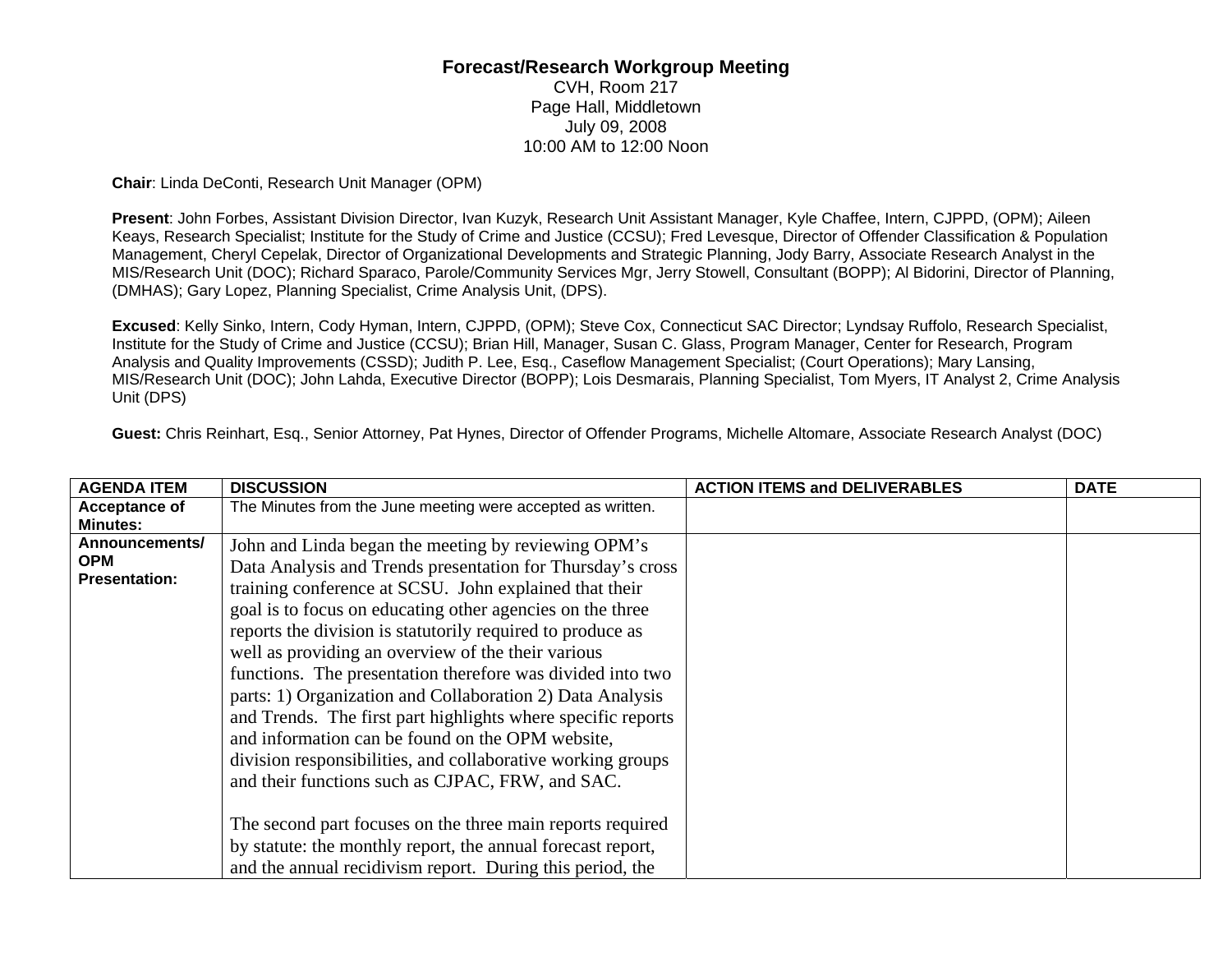| criminal justice flow model was introduced to the group for     |                       |
|-----------------------------------------------------------------|-----------------------|
| their review. Fred and Pat suggested adding an additional       |                       |
| box highlighting jail re-interview and jail diversion that      |                       |
| will be another exit from the unsentenced population. Fred      |                       |
| will get us reports on these numbers. Fred also suggested       |                       |
| graying out the box for re-entry furlough since it is no        |                       |
| longer used (however it is relevant for previous months in      |                       |
| this 12 month period and therefore still important).            |                       |
|                                                                 |                       |
| John continued to explain the presentation stating that         |                       |
| during the forecasting report section he will stress that there |                       |
| are current events such as Cheshire that can and do             |                       |
| invalidate forecasts. He also emphasized that we are            |                       |
| working towards obtaining a greater understanding of the        |                       |
| flows and drivers of the criminal justice system and how a      |                       |
| change in one area affects another. Lastly, he brought up       |                       |
| that he will reiterate Steve Cox's analysis of facility         |                       |
| population and how statutes and policy decisions are the        |                       |
| major drivers of prison population.                             |                       |
|                                                                 |                       |
| In regards to the recidivism section, John stated that he will  |                       |
| address our definition of recidivism as well as the             |                       |
| methodology, demographics, and findings of the study. It        |                       |
| was suggested that some of the data be disaggregated in an      |                       |
| effort to produce more accurate results. However, the           |                       |
| concern with this suggestion is that this could lead to         |                       |
| disproportionate results as well as results that are less       |                       |
| significant. Ultimately, we will have to make a decision        |                       |
| with the data as to what is concerning to us.                   |                       |
|                                                                 |                       |
| John continued his overview of the presentation with the        |                       |
| 'next steps.' Specifically for recidivism he highlighted that   |                       |
| we need to do a better job of defining groups, we need to       |                       |
| compare results of our methodology with past studies, and       |                       |
| we need to develop program outcomes and evaluation              |                       |
| measures. In regards to the latter, Pat emphasized that we      |                       |
| need to understand the difference between outcome study         |                       |
| and impact analysis. Outcome studies, as he defined,            |                       |
|                                                                 | $\mathcal{D}_{\cdot}$ |
|                                                                 |                       |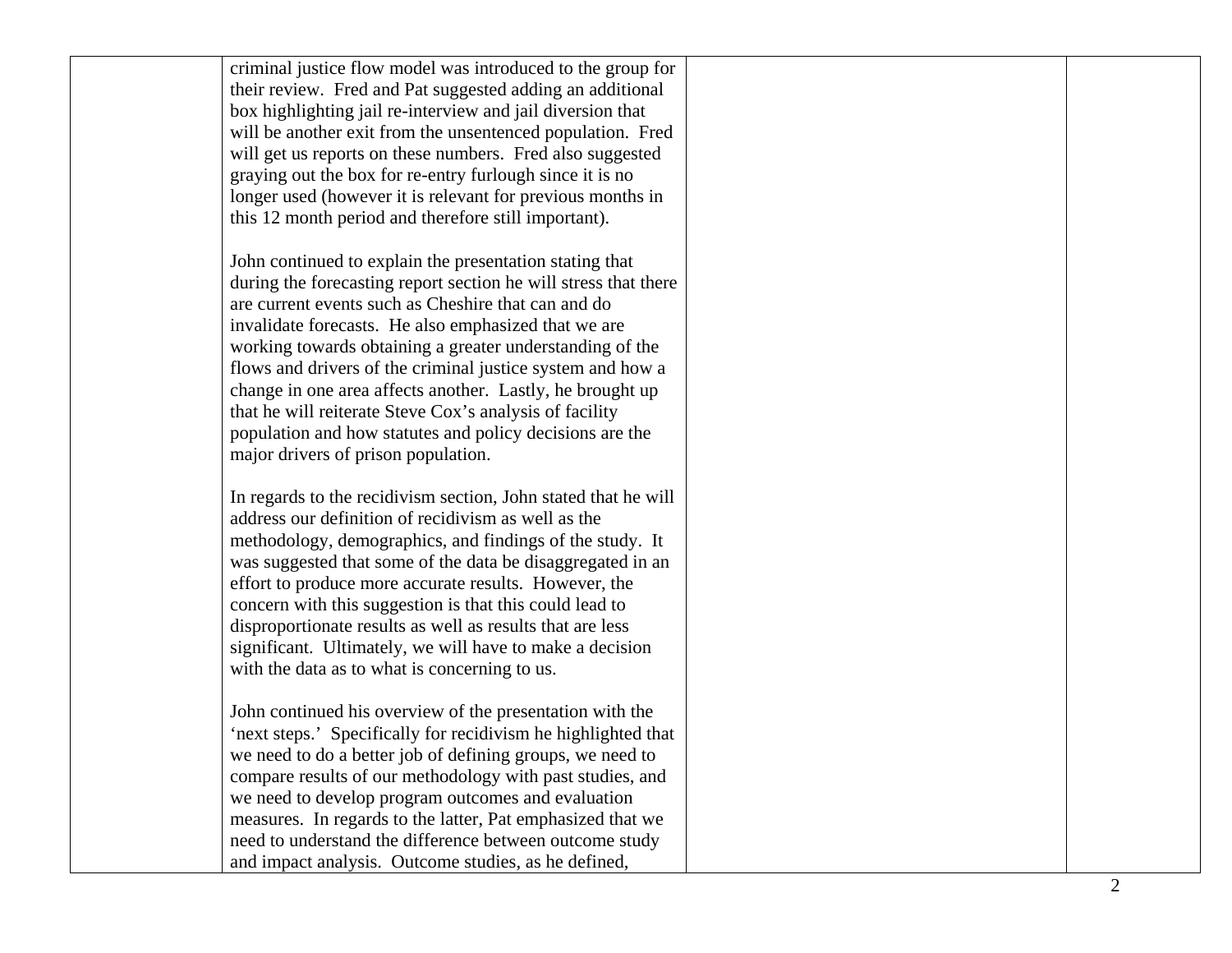|                        | measures the results of different kinds of community<br>programs while impact analyses attempt to demonstrate<br>that placement in a specific program caused a reduction in<br>recidivism. However, it was also noted that we can have<br>outcome studies that are good enough to lead to policy<br>decisions.<br>A major point that was brought up through this presentation<br>is that we want to emphasize that all our data analysis is<br>intended to drive/assist policy making so that we can<br>ultimately increase public safety.                                                                                                                                                                                                                                                                                                                                                                                                                                                                                                              |  |
|------------------------|---------------------------------------------------------------------------------------------------------------------------------------------------------------------------------------------------------------------------------------------------------------------------------------------------------------------------------------------------------------------------------------------------------------------------------------------------------------------------------------------------------------------------------------------------------------------------------------------------------------------------------------------------------------------------------------------------------------------------------------------------------------------------------------------------------------------------------------------------------------------------------------------------------------------------------------------------------------------------------------------------------------------------------------------------------|--|
| <b>Agency Updates:</b> | OPM:<br>Further OPM updates involve the forecast methodology<br>survey responses and the recidivism syntax file. Currently,<br>Ivan is receiving all state responses to our survey regarding<br>forecasting. He reported that there are no consistent<br>answers across parties. Every state has their own<br>system/methodology ranging from fairly basic to extremely<br>intricate (some use consulting firms). However, no one is<br>convinced nor can they demonstrate that their system is the<br>best. Ivan will continue to collect and organize responses<br>for our future review.<br>In regards to the recidivism syntax, Ivan is attempting to<br>dissect Steve's methodology in order to better understand<br>it. Ivan will work with Steve on the upcoming report and<br>start to formulate questions to ask to find the best way to<br>educate everyone. Lastly, Ivan will be reviewing the<br>violence codes in the report and present his<br>recommendations in this area at the next FRW meeting on<br>August 13 at the State Library. |  |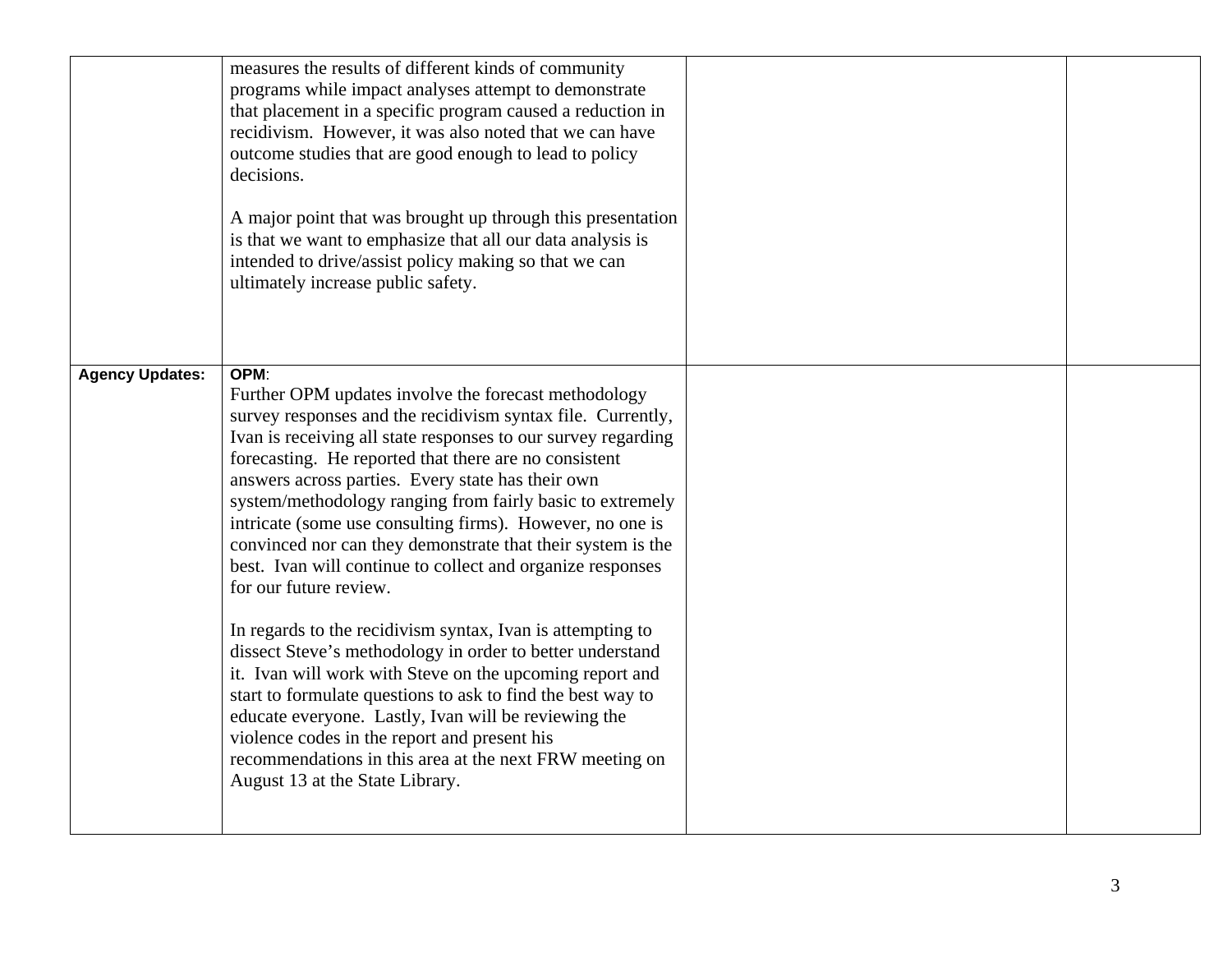| <b>AGENDA ITEM</b>    | <b>DISCUSSION</b>                                               | <b>ACTION ITEMS and DELIVERABLES</b> | <b>DATE</b> |
|-----------------------|-----------------------------------------------------------------|--------------------------------------|-------------|
| <b>Agency Updates</b> | <b>BOPP:</b>                                                    |                                      |             |
| <b>Continued:</b>     |                                                                 |                                      |             |
|                       | Rich explained that they did not hear as many cases as they     |                                      |             |
|                       | would have liked to in the month of June because of three       |                                      |             |
|                       | main obstacles: staffing issues, information issues, and board  |                                      |             |
|                       | issues. Beginning this month, AR's are no longer available      |                                      |             |
|                       | for use which will add to the backlog of case hearings.         |                                      |             |
|                       | There is also a limit to the amount of full panel hearings per  |                                      |             |
|                       | months: they are restricted to the number of cases heard per    |                                      |             |
|                       | day and the number of officers they have. The Board now         |                                      |             |
|                       | consists of 5 full time members; however, one recent hire       |                                      |             |
|                       | will not begin until the end of July. Currently, they have      |                                      |             |
|                       | only 3 part time members. This means that there are still 4     |                                      |             |
|                       | vacant part time positions that need to be filled.              |                                      |             |
|                       |                                                                 |                                      |             |
|                       | In addition to these issues, Rich stressed that there will be a |                                      |             |
|                       | large training/learning curve for these new board members.      |                                      |             |
|                       | Due to pension issues, the candidate pool is not ideal.         |                                      |             |
|                       | Applicants tend to be older state government employees who      |                                      |             |
|                       | are not familiar with current methodologies. Therefore, the     |                                      |             |
|                       | time to train and educate these new board members will          |                                      |             |
|                       | create additional backlog.                                      |                                      |             |
|                       |                                                                 |                                      |             |
|                       | Rich also made a note that the cases that are slow to process   |                                      |             |
|                       | /adding to the backlog are those prior to $8/1/07$ . That is    |                                      |             |
|                       | because these are the cases that lack the necessary             |                                      |             |
|                       | information to be reviewed by the board. Those cases after      |                                      |             |
|                       | this date were processed with the proper transcripts, etc. that |                                      |             |
|                       | are now required. Because of this, cases after 8/1/07 are       |                                      |             |
|                       | being reviewed and granted parole before those older cases.     |                                      |             |
|                       | Rich expects overall CS population to decline and for CT to     |                                      |             |
|                       | see a facility increase of about 600 in the next three months.  |                                      |             |
|                       |                                                                 |                                      |             |
|                       | Rich and Jerry also provided violation rate updates for CS      |                                      |             |
|                       | programs, comparing second quarter 2007 numbers to              |                                      |             |
|                       | second quarter 2008 numbers. For parole, technical              |                                      |             |
|                       | violation rates decreased 9% from 2.3 in the second quarter     |                                      |             |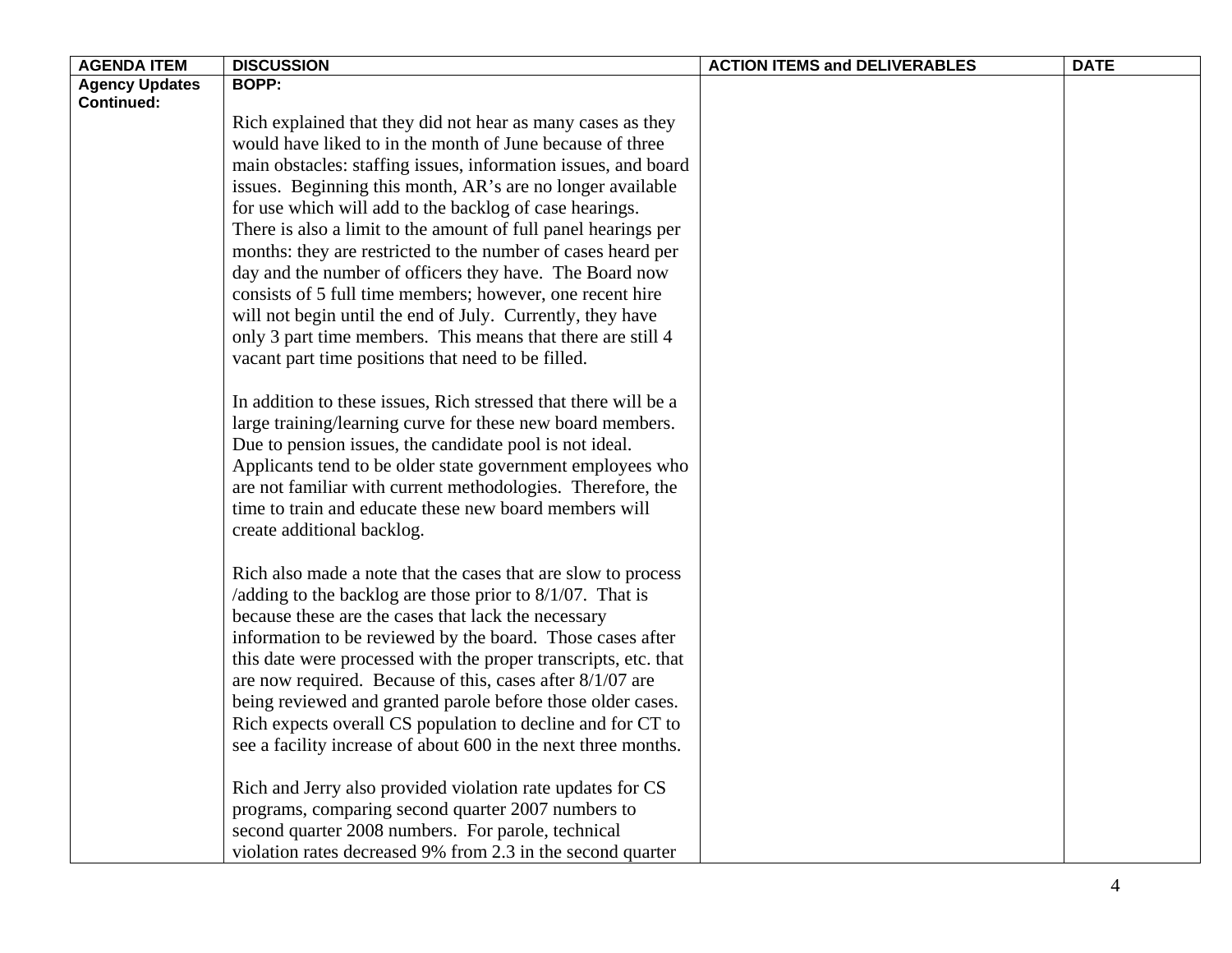| of 2007 to 2.1 in the second quarter of 2008. Criminal<br>violation rates decreased 18% from 1.7 to 1.4. TS technical<br>violation rates increased 10% from 4.8 to 5.3; however,<br>criminal violation rates decreased 26% from 2.7 to 2.0.<br>HWH technical violation rates decreased 10% from 3.1 to<br>2.8, and criminal violation rates decreased 50% from 0.3 to<br>0.6. Lastly, special parole technical violation rates increased<br>13% from 3.2 to 3.6, while criminal violation rates decreased<br>46% from 2.8 to 1.5. Overall, criminal violation rates have<br>declined significantly in all programs from 2007 to 2008. |  |
|---------------------------------------------------------------------------------------------------------------------------------------------------------------------------------------------------------------------------------------------------------------------------------------------------------------------------------------------------------------------------------------------------------------------------------------------------------------------------------------------------------------------------------------------------------------------------------------------------------------------------------------|--|
| CSSD:                                                                                                                                                                                                                                                                                                                                                                                                                                                                                                                                                                                                                                 |  |

| <b>AGENDA ITEM</b>                         | <b>DISCUSSION</b>                                                                                                                                                                                                                                                                                                                                                                                                                                           | <b>ACTION ITEMS and DELIVERABLES</b> | <b>DATE</b> |
|--------------------------------------------|-------------------------------------------------------------------------------------------------------------------------------------------------------------------------------------------------------------------------------------------------------------------------------------------------------------------------------------------------------------------------------------------------------------------------------------------------------------|--------------------------------------|-------------|
| <b>Agency Updates</b><br><b>Continued:</b> | DPS:                                                                                                                                                                                                                                                                                                                                                                                                                                                        |                                      |             |
|                                            | There was discussion on how larceny makes up the largest<br>part of crime rates. Therefore, it may be necessary to<br>reevaluate how our crime rates are determined and what the<br>numbers are actually telling us. DPS is currently working<br>with the chief statistician at the FBI in an effort to come up<br>with suggestions for improvement. In regards to the<br>recidivism study, it was suggested that we utilize the<br>consultant help of BJS. |                                      |             |
|                                            | It is expected that the 2005 UCR report will be completed by<br>the end of the month and the 2006 UCR report should be                                                                                                                                                                                                                                                                                                                                      |                                      |             |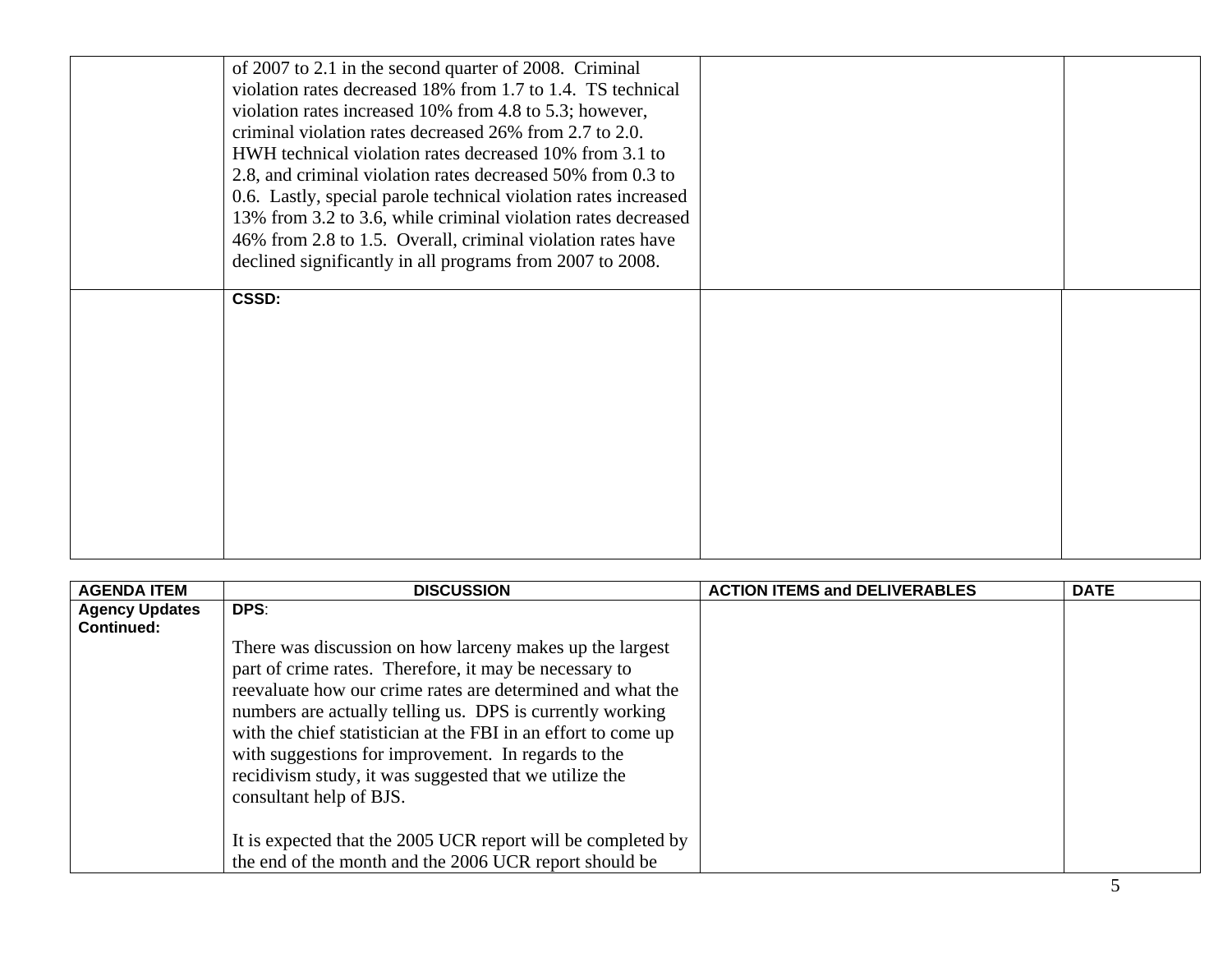|                                            | finished by October.                                                                                                                                                                                                                                                                                                                                                                                                                                                                                                                                              |                                      |             |
|--------------------------------------------|-------------------------------------------------------------------------------------------------------------------------------------------------------------------------------------------------------------------------------------------------------------------------------------------------------------------------------------------------------------------------------------------------------------------------------------------------------------------------------------------------------------------------------------------------------------------|--------------------------------------|-------------|
|                                            | UCR/NNIBRS training is coming up this month.                                                                                                                                                                                                                                                                                                                                                                                                                                                                                                                      |                                      |             |
|                                            | DOC:                                                                                                                                                                                                                                                                                                                                                                                                                                                                                                                                                              |                                      |             |
|                                            | Director Levesque reported no significant changes with the<br>DOC incarcerated population. There were slight increases<br>and decreases in the sentenced and pre-trial population but<br>nothing that seriously impacted the agency. Brooklyn C I<br>closed their overflow area in the Gym and CRCI continues to<br>add community release technical violators to their new<br>Tech/violators unit. DOC continues to work closely with<br>CSSD Jail-reinterview program to manage the male pre-trial<br>population as it begins to rise through the summer months. |                                      |             |
| <b>AGENDA ITEM</b>                         | <b>DISCUSSION</b>                                                                                                                                                                                                                                                                                                                                                                                                                                                                                                                                                 | <b>ACTION ITEMS and DELIVERABLES</b> | <b>DATE</b> |
| <b>Agency Updates</b><br><b>Continued:</b> | <b>CCSU:</b>                                                                                                                                                                                                                                                                                                                                                                                                                                                                                                                                                      |                                      |             |
|                                            |                                                                                                                                                                                                                                                                                                                                                                                                                                                                                                                                                                   |                                      |             |
|                                            | <b>DMHAS:</b><br>The Alcohol and Drug Policy Council's (ADPC) Information<br>Sharing Committee and the CJ-PAC Behavioral Health<br>Subcommittee will work together on developing an approach<br>to sharing client-level clinical information cross state<br>agencies and the Judicial Branch. These committees had                                                                                                                                                                                                                                                |                                      |             |